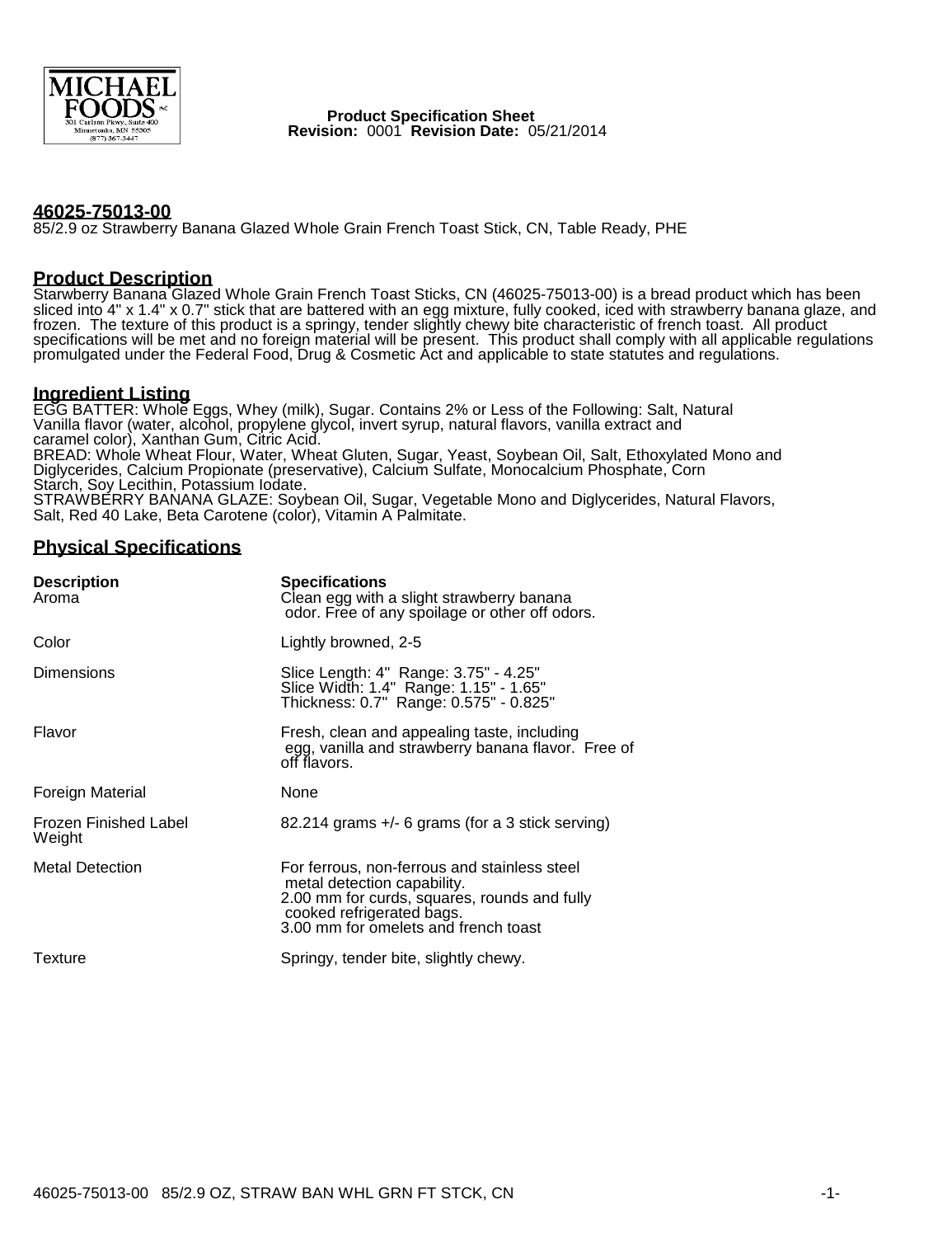# **Microbiological Specifications**

| <b>Description</b><br>Salmonella | <b>Specifications</b><br>Negative/100 g |
|----------------------------------|-----------------------------------------|
| <b>SPC</b>                       | $<$ 10,000 cfu/g                        |
| L. monocytogenes                 | Negative/50 g                           |
| E. coli                          | $<$ 10 cfu/g                            |
| Coliforms                        | $<$ 10 cfu/g                            |
| Coagulase (+) Staph              | $<$ 10 cfu/g                            |

### **Packaging Requirements General Information**

**Plant Specific**

| <b>Description</b>                         | <b>Specifications</b>       |
|--------------------------------------------|-----------------------------|
| Case Dimension                             | 20.000" x 12.000" x 10.500" |
| <b>Product Count per Case</b>              | 85                          |
| Case/Cubic Feet                            | 1.460                       |
| Cases/Pallet                               | 56                          |
| Cases/Layer                                |                             |
| Gross Product Case Weight/Lbs (w/o pallet) | 16.893                      |
| Net Product Weight/Lbs                     | 15.406                      |
| Gross Product Case Weight/Lbs (w/pallet)   | 17.875                      |

| <b>Description</b>                     | Value                | <b>Description</b> | Value |
|----------------------------------------|----------------------|--------------------|-------|
| Papetti's of lowa                      |                      |                    |       |
| Box, Unprinted, Glazed, FT Sticks      | 609504               |                    |       |
| box dimension                          | 20.000x12.000x10.500 |                    |       |
| Bag, 23 x 14 x 36 French Toast Stick   | 607054               |                    |       |
| Label, Table Ready, Blank 4 x 10 (750) | 610207               |                    |       |
| Tape, Large, Intertape (3000)          | 607137               |                    |       |
| Chip Board 40 x 48 18 PT.              | 604353               |                    |       |
| box dimension                          | 0.000x0.000x0.000    |                    |       |
|                                        |                      |                    |       |

See Pallet Layout Report for pallet configuration.